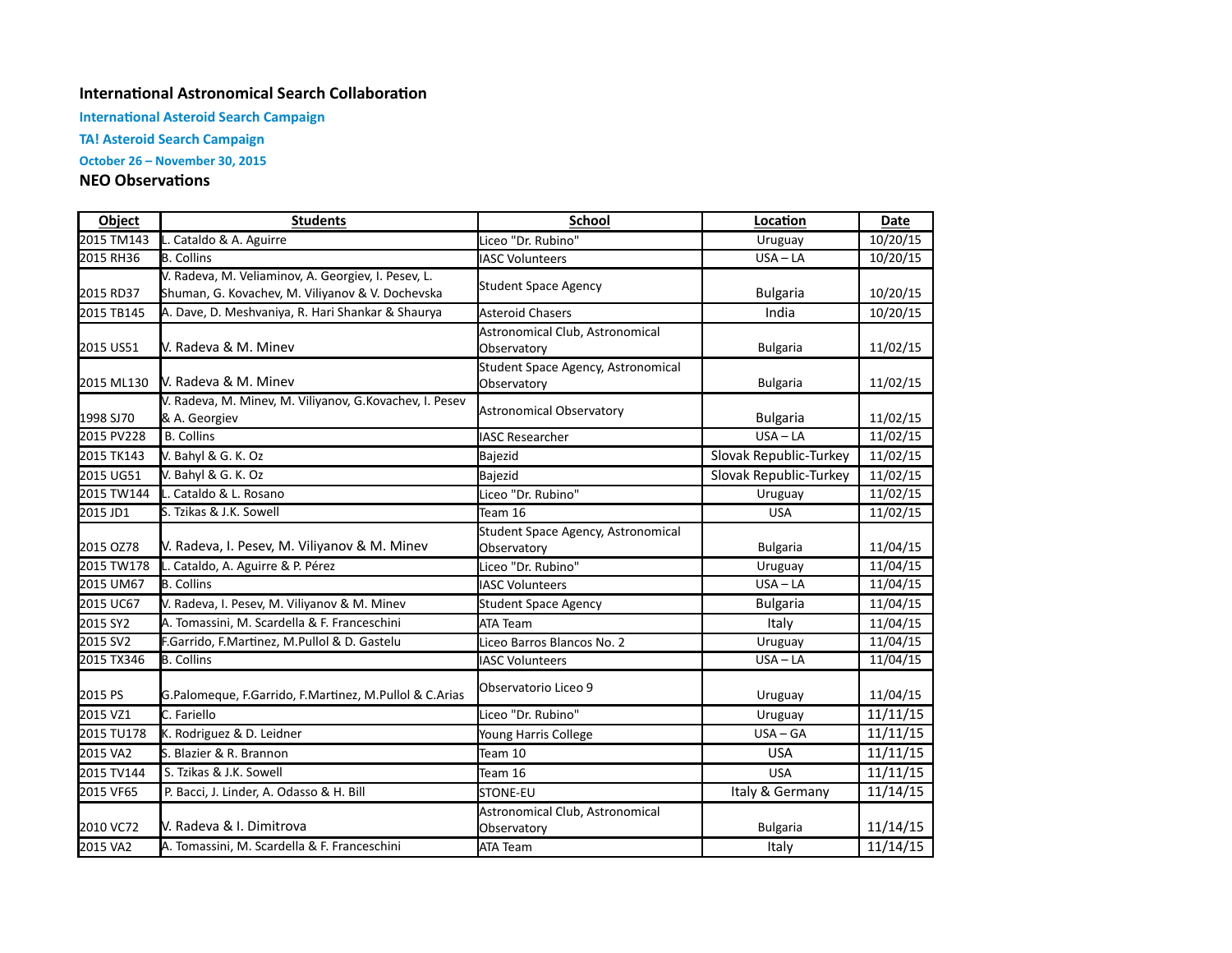| 2011 JK          | A. Dave, D. Meshvaniya & R. Hari Shankar | <b>Asteroid Chasers</b> | India                    | 11/14/15 |
|------------------|------------------------------------------|-------------------------|--------------------------|----------|
|                  |                                          | <b>Asteroide</b>        | Philippines-Ghana-       |          |
| <b>2015 RB82</b> | E.Valdueza & P.Lobao                     |                         | Portugal                 | 11/14/15 |
|                  |                                          | Bajezid                 |                          |          |
| 2015 TB179       | G. K. Oz & V. Bahyl                      |                         | Slovak Republic & Turkey | 11/15/15 |
| 2015 TR238       | A. Dave, D. Meshvaniya & R. Hari Shankar | <b>Asteroid Chasers</b> | India                    | 11/15/15 |

## **Main Belt Asteroid Discoveries**

| Object  | <b>Students</b>                                           | <b>School</b>                   | Location                 | <b>Status</b> | Date              | Linked         |
|---------|-----------------------------------------------------------|---------------------------------|--------------------------|---------------|-------------------|----------------|
|         |                                                           | Astronomical Club- Astronomical |                          |               |                   |                |
| P10pkq9 | V. Radeva & I. Dimitrova                                  | Observatory                     | <b>Bulgaria</b>          | Preliminary   | 11/07/15 VSR01    |                |
| P10pku6 | N. Inamori & F. Tomono                                    | Shizuoka University             | Japan                    | Preliminary   | 11/07/15 SZK0001  |                |
| P10pkzY | F.Garrido, F.Martinez, M.Pullol, C. Arias & D. Gastelu    | Liceo Barros Blancos No. 2      | Uruguay                  | Preliminary   | 11/07/15          | <b>OBB0005</b> |
| P10pkEW | F.Garrido, F.Martinez, M.Pullol, C. Arias & D. Gastelu    | Liceo Barros Blancos No. 2      | Uruguay                  | Preliminary   | 11/07/15          | <b>OBB0008</b> |
|         | A. Basedas, E. Santos, C. Costa, B. Dominguez & N.        |                                 |                          |               |                   |                |
| P10pksZ | <b>Esteves</b>                                            | <b>I</b> Liceo 9                | Uruguay                  | Preliminary   | 11/07/15  IEA0004 |                |
| P10pkwA | V. Radeva & I. Dimitrova                                  | <b>Astronomical Observatory</b> | <b>Bulgaria</b>          | Preliminary   | 11/07/15          | VSR01          |
| P10pkvA | V. Radeva & I. Dimitrova                                  | <b>Astronomical Observatory</b> | <b>Bulgaria</b>          | Preliminary   | 11/07/15 VRD01    |                |
| P10pkrm | V. Radeva & I. Dimitrova                                  | <b>Astronomical Observatory</b> | <b>Bulgaria</b>          | Preliminary   | 11/07/15 VRD01    |                |
| P10pkrp | V. Radeva                                                 | <b>Student Space Agency</b>     | <b>Bulgaria</b>          | Preliminary   | 11/07/15 VRD01    |                |
| P10pkw8 | A. Moreno, R. Artola & M. Santucho                        | Crux Autralis                   | Argentina                | Preliminary   | 11/07/15          | CAT0001        |
| P10pkAy | A. Moreno, R. Artola & M. Santucho                        | Crux Autralis                   | Argentina                | Preliminary   | 11/07/15          | CAT0003        |
| P10pk5k | A. Moreno, R. Artola & M. Santucho                        | Crux Autralis                   | Argentina                | Preliminary   | 11/07/15          | N5095          |
| P10pkvn | A. Dave, D. Meshvaniya & R. Hari Shankar                  | Asteroid Chasers - TA           | India                    | Preliminary   | 11/07/15          | ACI0003        |
| P10pkzv | A. Dave, D. Meshvaniya & R. Hari Shankar                  | Asteroid Chasers - TA           | India                    | Preliminary   | 11/07/15 ACI0005  |                |
| P10pkyF | V. Radeva & I. Dimitrova                                  | <b>Astronomical Observatory</b> | <b>Bulgaria</b>          | Preliminary   | 11/7/2015 VSR01   |                |
| P10pkN3 | V. Radeva & I. Dimitrova                                  | <b>Astronomical Observatory</b> | <b>Bulgaria</b>          | Preliminary   | 11/7/2015 VSR01   |                |
|         |                                                           |                                 |                          |               |                   |                |
| P10pkC7 | V. Peteiro, F. Rodriguez, L. Romano, J. Lopez & N. Garcia | Liceo San Luis                  | Uruguay                  | Preliminary   | 11/07/15 LSL0003  |                |
| P10pk5n | C. Fariello                                               | Liceo Rubino                    | Uruguay                  | Preliminary   | 11/07/15 RUB0003  |                |
|         | A. Basedas, E. Santos, C. Costa, B. Dominguez & N.        |                                 |                          |               |                   |                |
| P10pkDq | <b>Esteves</b>                                            | Liceo 9                         | Uruguay                  | Preliminary   | 11/07/15          | <b>IEA0007</b> |
| P10pkmi | Karavan, O. Pyvovar & N. Miliutchenko                     | <b>ExploreTheDots</b>           | Ukraine                  | Preliminary   | 11/07/15 Z4880    |                |
| P10pkDD | A. Tomassini, M. Scardella & F. Franceschini              | ATA Team                        | Italy                    | Preliminary   | 11/07/15          | <b>ATA006</b>  |
| P10pkBR | G. K. Oz & V. Bahyl                                       | Bajezid                         | Turkey - Slovak Republic | Preliminary   | 11/07/15 BJD002   |                |
|         |                                                           |                                 | Philippines-Ghana-       |               |                   |                |
| P10pkuk | E.Valdueza, G.D. Acheampong & P.Lobao                     | Team Asteroide                  | Portugal                 | Preliminary   | 11/07/15 AST002   |                |
| P10pkBN | C. Fariello, L. Cataldo & A. Aguirre                      | Liceo Rubino                    | Uruguay                  | Preliminary   | 11/07/15 RUB0005  |                |
| P10pkr1 | D. Leidner & K.Rodriguez                                  | Young Harris College            | USA-GA                   | Preliminary   | 11/07/15 YHC001   |                |
| P10pt3Q | V. Radeva & M. Minev                                      | Astronomical Observatory        | <b>Bulgaria</b>          | Preliminary   | 11/18/15          | VRM01          |
| P10pt6j | A. Dave, D. Meshvaniya & R. Hari Shankar                  | <b>Asteroid Chasers</b>         | India                    | Preliminary   | 11/18/15 ACI0012  |                |
| P10pt73 | A. Dave, D. Meshvaniya & R. Hari Shankar                  | Asteroid Chasers                | India                    | Preliminary   | 11/18/15 ACI0013  |                |